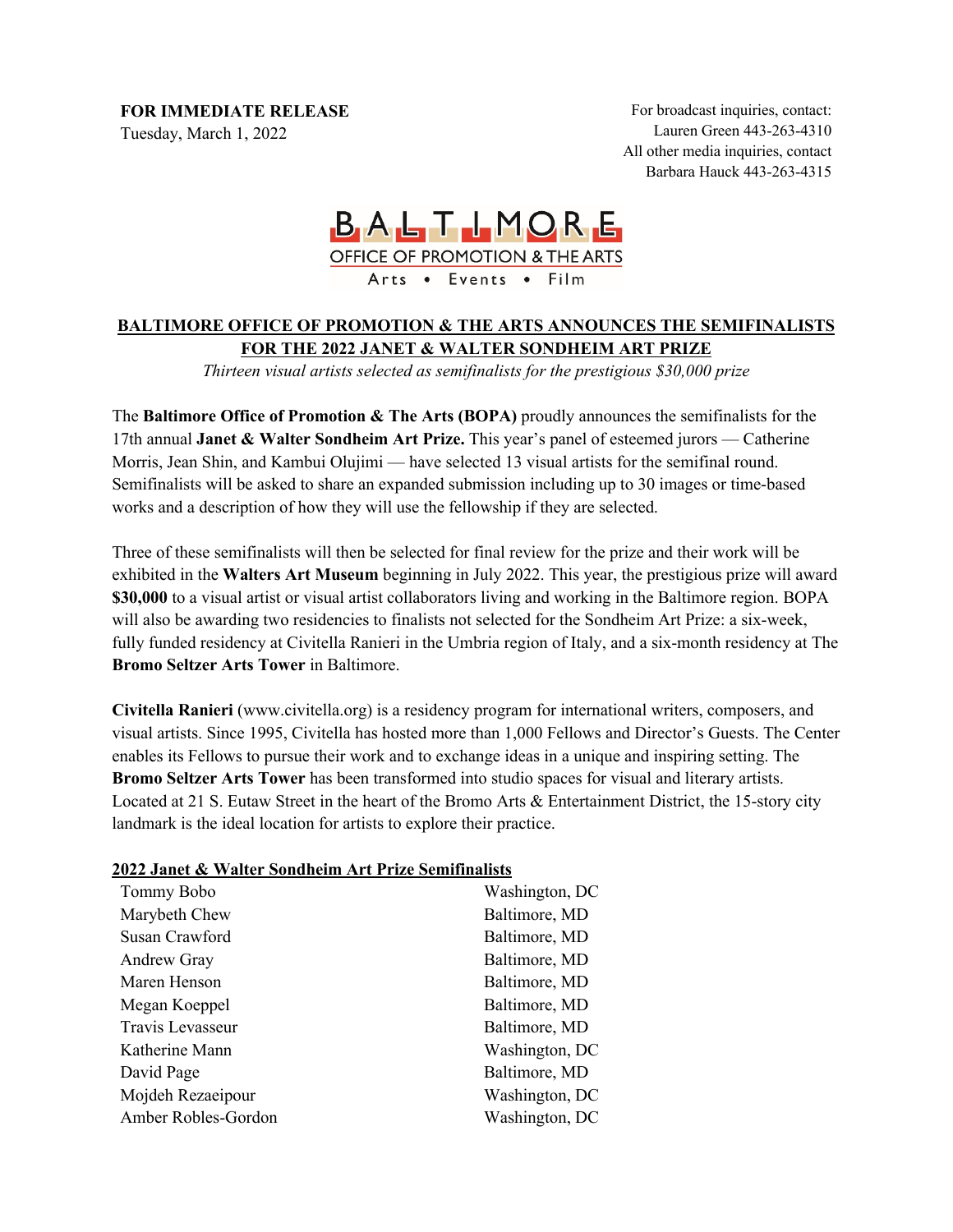page 2

Katiana Weems Baltimore, MD James Williams Baltimore, MD

Past distinguished recipients of the Janet & Walter Sondheim Art Prize are Laure Drogoul (Baltimore, MD) in 2006; Tony Shore (Baltimore, MD) in 2007; Geoff Grace (Baltimore, MD) in 2008; Baltimore Development Cooperative (Baltimore, MD) in 2009; Ryan Hackett (Kennsington, MD) in 2010; Matthew Porterfield (Baltimore, MD) in 2011; Renee Stout (Washington, DC) in 2012; Gabriela Bulisova (Washington, DC ) in 2013; Neil Feather (Baltimore, MD) in 2014; Wickerham & Lomax (Baltimore, MD) in 2015; FORCE: Upsetting Rape Culture (Baltimore, MD) in 2016; Cindy Cheng (Baltimore, MD) in 2017; Erick Antonio Benitez (Baltimore, MD) in 2018; Akea Brionne Brown (Baltimore, MD) in 2019; LaToya M. Hobbs (Baltimore, MD) in 2020; and Hae Won Sohn (Baltimore, MD) in 2021.

### **Janet & Walter Sondheim Art Prize Estimated Timeline**

Announcement of Finalists: Mid-April 2022 Finalist Studio Visits with Exhibition Curators: April–May 2022 Finalist Exhibition Press Preview: Mid-July 2022 (Tuesday) Finalist Exhibition: Mid-July–September 18, 2022 Finalist Interviews & Awards Announcement: Mid-July (Saturday)

The finalists' exhibition will be on view at the **Walters Art Museum**, located at 600 N. Charles Street, beginning in July. Admission to the exhibition is free. The day the exhibition opens, the jurors will meet with each artist for up to 30 minutes in their exhibition space for a final interview. After the interviews, the jurors will meet and decide the prize winner and the recipient of each residency. The awards will be announced later that evening at the award reception. In the case of COVID-19 restrictions not allowing for in-person exhibitions, BOPA will utilize the online platform Kunstmatrix, with assistance from the Walters' curatorial staff. Juror interviews with each finalist will take place online, and BOPA will coordinate a virtual award ceremony.

#### **2022 Janet & Walter Sondheim Art Prize Jurors**

**Catherine Morris** is an established independent curator who has organized projects and exhibitions for such institutions as Sculpture Center, Long Island City; M.I.T. List Visual Arts Center; and White Columns, New York. In 2004, Morris received a Penny McCall Foundation Award for Independent Curating and Writing. From 2004–2009, she was Adjunct Curator of Contemporary Art for the Philbrook Museum of Art in Tulsa, Oklahoma, where she curated shows of Josiah McElheny, Lucy Gunning, and Cameron Martin. Since 2009, Morris has curated a number of exhibitions for the Sackler Center for Feminist Art at the Brooklyn Museum, where she is a senior curator.

**Jean Shin** is an accomplished artist whose innovative work has been widely exhibited in over 150 major museums and cultural institutions. She recently completed a landmark commission for the MTA's Second Ave Subway at the 63rd Street Station in New York City. In recognition of excellence, Shin has received numerous awards, including two New York Foundation for the Arts Fellowships in Architecture/Environmental Structures (2008) and Sculpture (2003), Korea Arts Foundation of America, Pollock-Krasner Foundation Grant, Asian Cultural Council, and Louis Comfort Tiffany Foundation